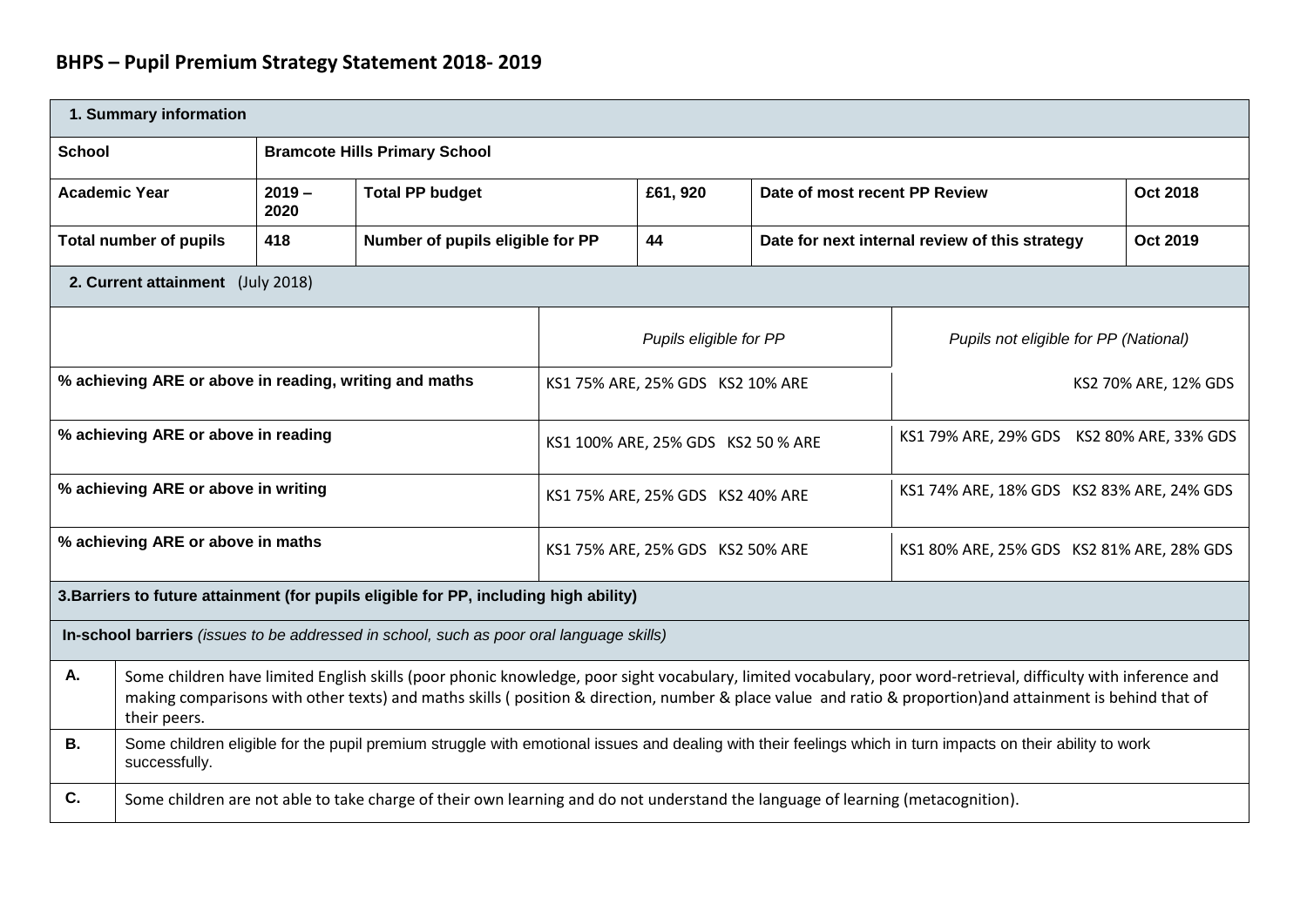| D. | A very small number of PP children are presenting some challenging behaviours at playtime.                                                                                                                                |  |  |  |  |  |
|----|---------------------------------------------------------------------------------------------------------------------------------------------------------------------------------------------------------------------------|--|--|--|--|--|
|    | <b>External barriers</b> (issues which also require action outside school, such as low attendance rates)                                                                                                                  |  |  |  |  |  |
| Е. | The attendance of children eligible for Pupil Premium is sitting below that of children not eligible for Pupil Premium.                                                                                                   |  |  |  |  |  |
| F. | Parental engagement / capacity to support with their child's school work is less likely than pupils not eligible for pupil premium.                                                                                       |  |  |  |  |  |
| G. | Lack of parental capacity could prevent pupils taking part in extra- curricular and enrichment activities outside of the classroom day and school day. This could<br>also impact the quality of parental support at home. |  |  |  |  |  |

| 4. Desired outcomes |                                                                                                                                                                                                                                                                                                           |                                                                                                                                                                                                                                                              |  |  |  |
|---------------------|-----------------------------------------------------------------------------------------------------------------------------------------------------------------------------------------------------------------------------------------------------------------------------------------------------------|--------------------------------------------------------------------------------------------------------------------------------------------------------------------------------------------------------------------------------------------------------------|--|--|--|
|                     | Desired outcomes and how they will be measured                                                                                                                                                                                                                                                            | <b>Success criteria</b>                                                                                                                                                                                                                                      |  |  |  |
| Α.                  | All PP children to achieve SIP based targets in reading and maths (informed by FFT top 20% of<br>schools) (Measured by attainment data)                                                                                                                                                                   | KS <sub>1</sub><br>KS <sub>2</sub><br>Reading 33% ARE+, 33% GDS<br>Reading 71% ARE+, 29% GDS<br>Writing 71% ARE+, 14% GDS<br>Writing 33% ARE+<br>Maths 71% ARE+, 21% GDS<br>Maths 33% ARE+<br>R, W, M Combined 33% ARE+<br>RWM Combined 71% ARE+,<br>21% GDS |  |  |  |
| в                   | Children are keen to learn and support is given to help address emotional issues which impact on work.<br>(Measured by learning walks and teacher dialogue)                                                                                                                                               | Teachers report greater engagement in lessons and less low level<br>disruption. Behaviour audit shows a reduction in behaviour incidents<br>involving specific named children.                                                                               |  |  |  |
| $C_{1}$             | Children are able to articulate how they learn best and use the agreed language of learning. They are<br>able to view mistakes and learning struggles as a key part of the learning process and display the 4Rs<br>(resilience, resourcefulness, reciprocity and reflection) (Measured by PP pupil trail) | Pupil trail shows that children consistently use the agreed language of<br>learning and can describe how they learn best. At least 50% of PP<br>children will have made accelerated progress in reading, writing and<br>maths.                               |  |  |  |
| D.                  | There will be fewer playtime incidents involving specific PP children (Measured by termly Scholar Pack<br>behaviour audit)                                                                                                                                                                                | Behaviour audit shows a significant decrease in the amount of behaviour<br>incidents involving specific children.                                                                                                                                            |  |  |  |
| E.                  | Attendance will be in line with their peers. (Measured by monthly attendance audit)                                                                                                                                                                                                                       | Attendance of PP children will have increased and be in mostly line with<br>non-PP children. 90% of all PP children will have attendance of at least<br>95%.                                                                                                 |  |  |  |
| F.                  | There is an increase of parental engagement with school life and their child's work. (Measured by<br>attendance at parents' evening and school events)                                                                                                                                                    | Evidence of parental attendance at school events e.g. parents evenings,<br>shows, class activities.                                                                                                                                                          |  |  |  |
| G.                  | There is no barrier to children attending enrichment and extra - curricular activities. (Measured by audit<br>of after-school clubs attendance)                                                                                                                                                           | Uptake of children attending extra - curricular activities increases. All PP<br>children attend residential visits.                                                                                                                                          |  |  |  |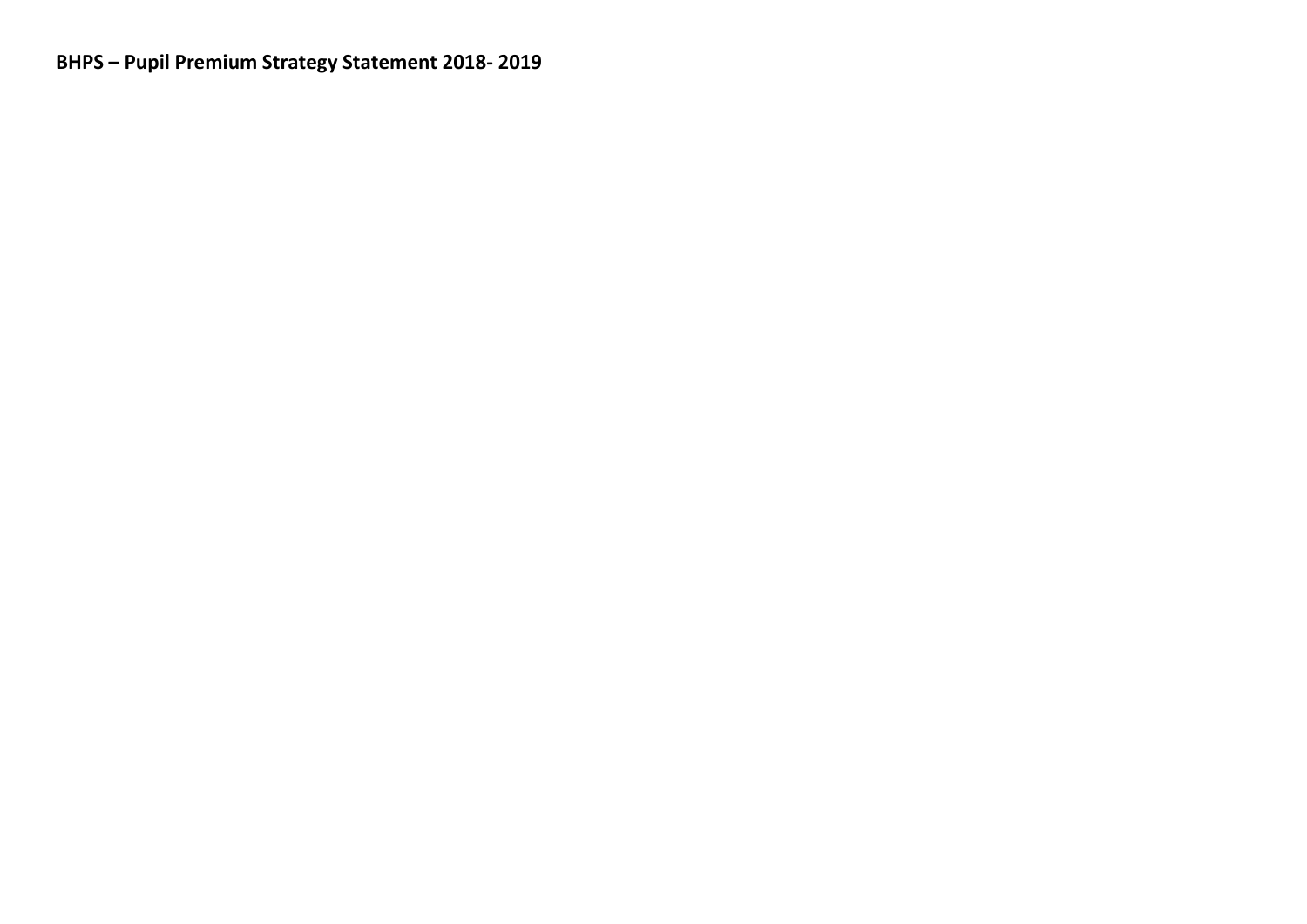| 5. Planned expenditure                                                                                       |                                                                                                                                                                                             |                                                                                                                                                                         |                                                                                                                                                                                                                                                                                        |                      |                                                                    |  |  |  |  |
|--------------------------------------------------------------------------------------------------------------|---------------------------------------------------------------------------------------------------------------------------------------------------------------------------------------------|-------------------------------------------------------------------------------------------------------------------------------------------------------------------------|----------------------------------------------------------------------------------------------------------------------------------------------------------------------------------------------------------------------------------------------------------------------------------------|----------------------|--------------------------------------------------------------------|--|--|--|--|
| Academic year                                                                                                | $2019 - 2020$                                                                                                                                                                               |                                                                                                                                                                         |                                                                                                                                                                                                                                                                                        |                      |                                                                    |  |  |  |  |
|                                                                                                              | The three headings below enable schools to demonstrate how they are using the pupil premium to improve classroom pedagogy, provide targeted support and support<br>whole school strategies. |                                                                                                                                                                         |                                                                                                                                                                                                                                                                                        |                      |                                                                    |  |  |  |  |
| i. Quality of teaching for all                                                                               |                                                                                                                                                                                             |                                                                                                                                                                         |                                                                                                                                                                                                                                                                                        |                      |                                                                    |  |  |  |  |
| <b>Desired</b><br>outcome                                                                                    | Chosen action / approach                                                                                                                                                                    | What is the evidence and rationale for  How will you ensure it is<br>this choice?                                                                                       | implemented well?                                                                                                                                                                                                                                                                      | <b>Staff lead</b>    | When will you<br>review<br>implementation?                         |  |  |  |  |
| All PP children to<br>achieve SIP based<br>targets in reading<br>and maths<br>(informed by FFT<br>top 20% of | Revise and implement Teaching &<br>earning policy in the light of PP<br>review.                                                                                                             | Pupil Premium review October<br>2018                                                                                                                                    | Monitor classroom practice through<br>learning walks/ work scrutiny.<br>High quality CPD, as required, for<br>teachers and TAs.                                                                                                                                                        | PT/SH / AO<br>$/$ JH | At least termly or after<br>specific activities as<br>appropriate. |  |  |  |  |
| schools)                                                                                                     | Continue to embed mastery maths<br>approaches and whole school<br>reading approaches across school.<br>Embed 7-step writing approaches<br>across the school.                                | White Rose Hub mastery research<br>and current research whole class<br>reading. EEF Improving standards<br>in Literacy KS1 & 2 report<br>Question level analysis on ASP | Planning checks and learning<br>walks.<br>Revise 7 writing processes to<br>ensure consistency across all year<br>groups and maximum engagement.<br>Ensure that pre-teaching is carried<br>out at least three times a week.                                                             |                      |                                                                    |  |  |  |  |
|                                                                                                              | Continue to develop DERIC and<br>ERIC whole class reading with a<br>focus on specific vocabulary<br>development.                                                                            |                                                                                                                                                                         | Reading Subject Lead to monitor<br>DERIC and ERIC sessions closely.<br>Implement Rising Stars GPaS<br>assessments in all year groups.<br>Produce robust assessment<br>timetable.<br>At least four staff meetings per term<br>dedicated to revising and<br>implementing new T&L policy. |                      |                                                                    |  |  |  |  |
|                                                                                                              | School priority - to improve the<br>quality of feedback without<br>increasing teacher workload.<br>Increase feedback 'at the point of<br>learning' through 'green pen'                      | EEF Toolkit suggests that high<br>quality feedback has very high<br>impact on learning with low cost.<br>EEF Toolkit suggests that                                      | Review of revised feedback policy.<br>Regular book scrutiny to monitor the<br>impact of feedback strategies.                                                                                                                                                                           |                      | Termly in the first<br>instance.                                   |  |  |  |  |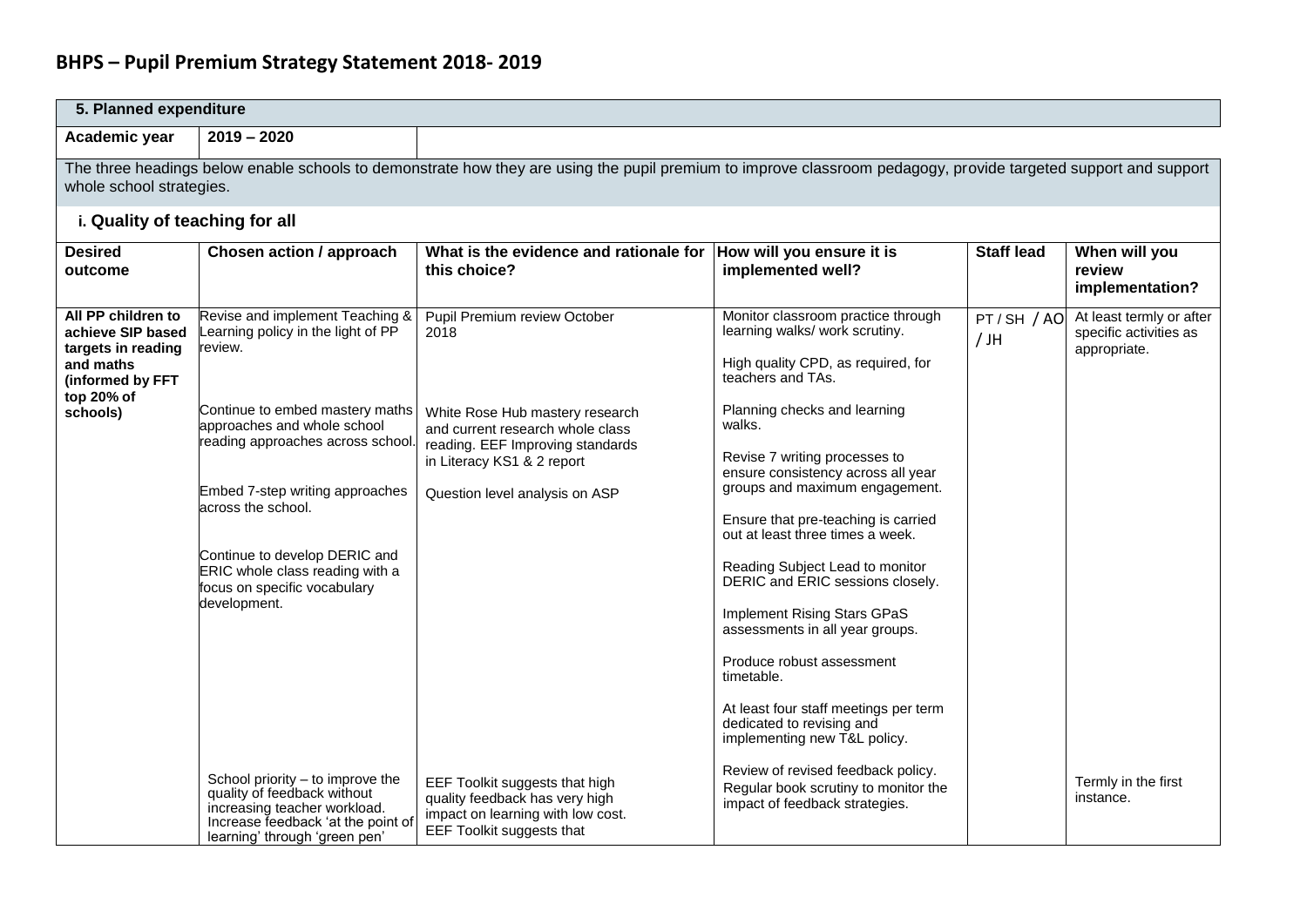| marking.<br>Ensure that classroom dialogue is<br>focussed on learning.                                               | feedback about learning strategies<br>and setting appropriate challenge<br>can accelerate learning by up to 7<br>months.<br>The quality of metacognitive skills<br>rather than intellectual ability is the<br>main determiner of learning<br>outcomes (Hattie, 2018)                                  | Introduce the 4Rs (resilience,<br>reciprocity, resourcefulness and<br>reflection) and the characters that<br>embody these.                                                                                                                             |  |
|----------------------------------------------------------------------------------------------------------------------|-------------------------------------------------------------------------------------------------------------------------------------------------------------------------------------------------------------------------------------------------------------------------------------------------------|--------------------------------------------------------------------------------------------------------------------------------------------------------------------------------------------------------------------------------------------------------|--|
|                                                                                                                      | Questioning one's own learning,<br>attempting to make learning visible<br>for oneself and using mistakes to<br>reflect on the structure and<br>coherence of one's own action is<br>highly influential for learning,<br>because it fosters dialogue<br>between learners and teachers.<br>(Hattie 2018) | Ensure that the language of<br>learning is displayed clearly in all<br>classrooms and that children<br>understand these.<br>Revise Teaching and Learning<br>policy with increased emphasis on<br>challenge, language of learning and<br>metacognition. |  |
| Introduce 'top down' learning with<br>clear, scaffolded support.                                                     | EEF research suggests<br>withdrawing children from whole<br>class sessions has limited impact.<br>Children should have no 'glass<br>ceilings' and should be<br>encouraged to have high<br>aspirations.                                                                                                | Fortnightly progress meetings to<br>monitor progress of PP children and<br>check books.                                                                                                                                                                |  |
| Revise school's approach to<br>positive behaviour management to<br>ensure consistency throughout all<br>year groups. | EEF Behaviour report. Shirley<br>Clarke's research on managing<br>behaviour says that children<br>should not be motivated by<br>extrinsic rewards.                                                                                                                                                    | Monthly behaviour report using Scholar<br>Pack                                                                                                                                                                                                         |  |
|                                                                                                                      |                                                                                                                                                                                                                                                                                                       |                                                                                                                                                                                                                                                        |  |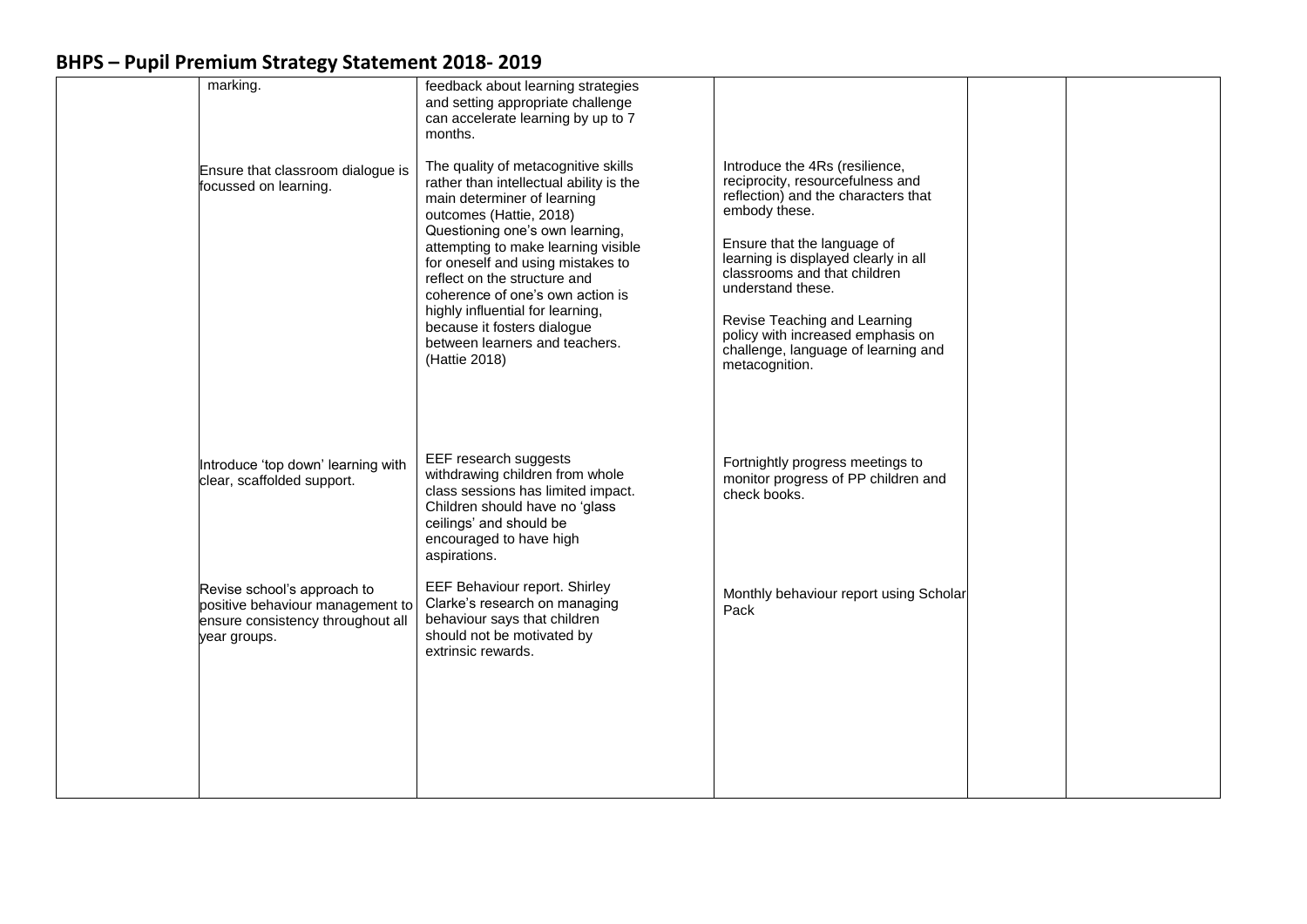| Pupil Premium is everyone's<br>responsibility.                                                                                                                                                                                                                     | We need to ensure that our approaches to<br>working with disadvantaged pupils<br>overcomes barriers and enables them to<br>access the learning. NFER research stresses<br>the importance of a whole school ethos of<br>attainment for all. | Pupil Premium Champion's role<br>includes dedicated time to work in all<br>classrooms in all phases to monitor the<br>strategies being used/feedback being<br>given.                                                                                                                                                               | PP Lead      | Half termly look at<br>current practices<br>Termly review of data. |
|--------------------------------------------------------------------------------------------------------------------------------------------------------------------------------------------------------------------------------------------------------------------|--------------------------------------------------------------------------------------------------------------------------------------------------------------------------------------------------------------------------------------------|------------------------------------------------------------------------------------------------------------------------------------------------------------------------------------------------------------------------------------------------------------------------------------------------------------------------------------|--------------|--------------------------------------------------------------------|
| Pupil Premium Champion to hold<br>coaching sessions with teaching<br>staff to discuss ways to<br>maximise the impact staff have<br>on disadvantaged pupils'<br>learning.<br>PP Champion to attend three day<br>course -maximising the impact of<br>the PP funding. |                                                                                                                                                                                                                                            | CPD time given to developing teaching<br>staff/assistants range of strategies to<br>ensure they know how to work with<br>pupils most effectively.<br>Pupil Premium Champion's role to<br>include dedicated time with all<br>teaching staff to coach and advise staff<br>in the most effective methods on<br>learning and progress. |              |                                                                    |
| Introduce 'Fit in Fifteen' to<br>increase children's Physical<br>Literacy.                                                                                                                                                                                         | Giving children the opportunity to learn<br>fundamental movement skills makes it<br>possible for them to feel successful in sport,<br>which improves their behaviour and increases<br>their confidence, which in turn boosts their         | Work scrutiny of books<br>Monthly monitoring of uptake.<br>Teacher feedback.                                                                                                                                                                                                                                                       | AW & PE Lead | Monthly in the first<br>instance.                                  |
|                                                                                                                                                                                                                                                                    | desire to explore new sports and stay healthy<br>and active for life. (Physical literacy<br>Association)                                                                                                                                   | Total budgeted cost £20,000                                                                                                                                                                                                                                                                                                        |              |                                                                    |

| ii Targeted support                                                                           |                                                                                                                                                                                                                                                     |                                                                                                                             |                                                                                  |               |                                                                                   |  |
|-----------------------------------------------------------------------------------------------|-----------------------------------------------------------------------------------------------------------------------------------------------------------------------------------------------------------------------------------------------------|-----------------------------------------------------------------------------------------------------------------------------|----------------------------------------------------------------------------------|---------------|-----------------------------------------------------------------------------------|--|
| <b>Desired</b><br>outcome                                                                     | <b>Chosen action/approach</b>                                                                                                                                                                                                                       | What is the evidence and rationale<br>for this choice?                                                                      | How will you ensure it<br>implemented well?                                      | is Staff lead | When will you<br>review<br>implementation?                                        |  |
| All PP children to<br>achieve SIP based<br>targets (informed<br>by FFT top 20% of<br>schools) | Funding staff costs of running<br>interventions with a proven track<br>record. Fischer, Booster<br>Maths/reading, Lexia<br>Provide additional TA and<br>teaching support at Year 6 for<br>regular, specific interventions<br>and pre/post teaching. | Analysis of internal data shown these<br>interventions have been successful in raising<br>attainment and ensuring progress. | Intervention impact analysis<br>Quality of Tutor<br>Specific tailored programmes | PT / PP Lead  | Ongoing tracking of<br>progress. Then<br>half-termly<br>intervention<br>analysis. |  |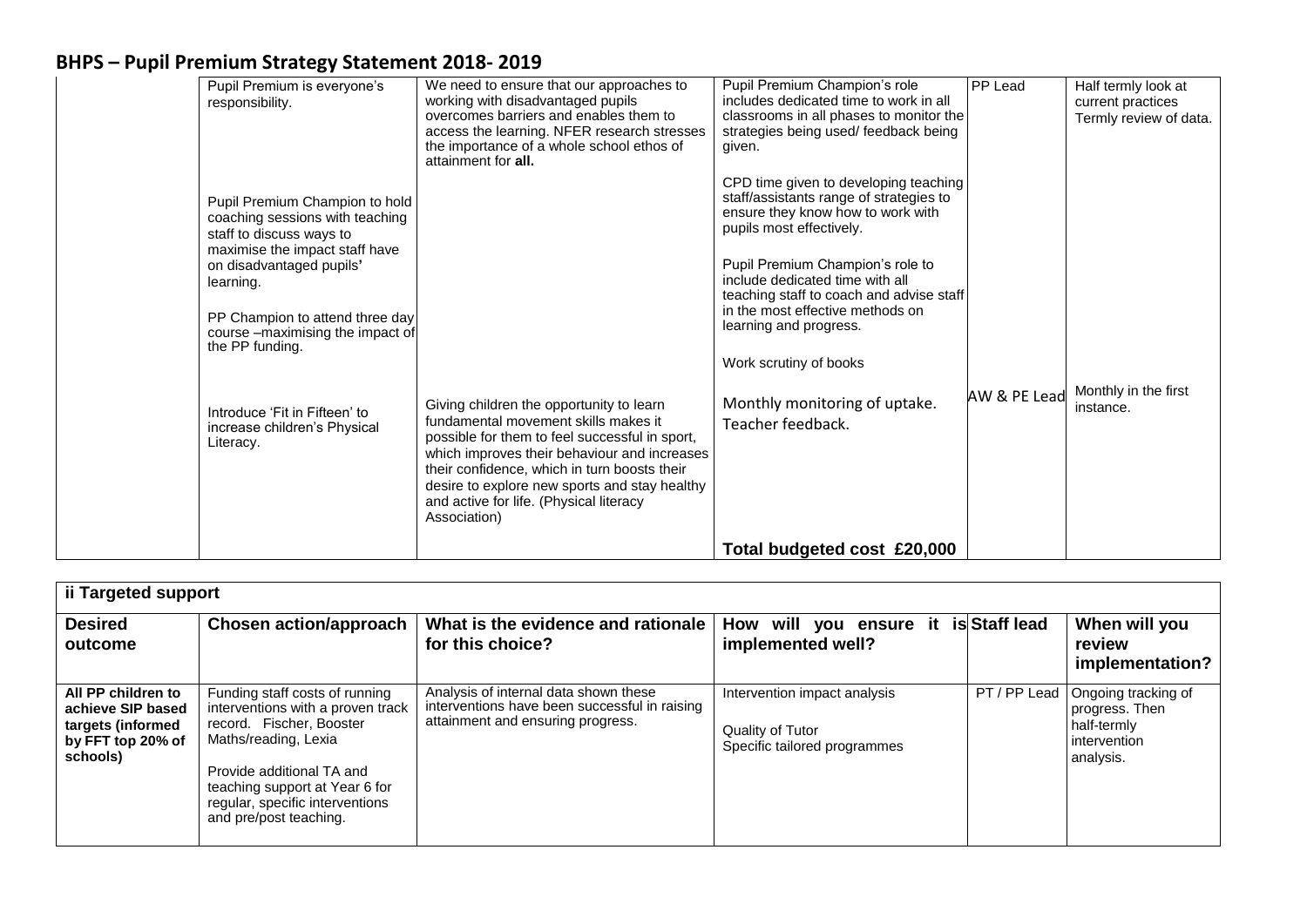| <b>BHPS – Pupil Premium Strategy Statement 2018-2019</b> |  |  |  |  |
|----------------------------------------------------------|--|--|--|--|
|----------------------------------------------------------|--|--|--|--|

|                                                                                                                                                                                           | Funding used to provide 1-1<br>tuition for pupils for who the<br>attainment gap is most<br>concerning.<br>Ensure pre and post- teaching<br>takes place at least three times a<br>week in all year groups.<br>Introduction of 1-1 online tuition<br>of math for PP Yr 6 pupils $-$ (<br>Third Space Learning)                                                                                                                                             | EEF lists 1-1 tuition as being a successful<br>intervention strategy to raise attainment.<br>Use of Shanghai methods of teaching in<br>maths.<br>Personalised learning with a dedicated tutor to<br>raise confidence in maths. | Fortnightly monitoring through Pupil<br>Premium meetings.<br>Weekly feedback from online tutors.                                                                                                                                                                                                                                                          | <b>SLT</b>                      | Midpoint in 1-1<br>programme<br>Fortnightly<br>On a needs basis                                               |
|-------------------------------------------------------------------------------------------------------------------------------------------------------------------------------------------|----------------------------------------------------------------------------------------------------------------------------------------------------------------------------------------------------------------------------------------------------------------------------------------------------------------------------------------------------------------------------------------------------------------------------------------------------------|--------------------------------------------------------------------------------------------------------------------------------------------------------------------------------------------------------------------------------|-----------------------------------------------------------------------------------------------------------------------------------------------------------------------------------------------------------------------------------------------------------------------------------------------------------------------------------------------------------|---------------------------------|---------------------------------------------------------------------------------------------------------------|
| <b>Removal of</b><br>emotional<br>barriers to<br>learning.<br><b>Pupils are</b><br>engaged in<br>lessons and<br>present positive<br>behaviours<br>both in and out<br>of the<br>classroom. | Funding used for specific support<br>interventions such as counselling<br>other Nuture/ therapy support for<br>specific pupils.<br>Implementation of SEED<br>(School's Emotional Education)<br>To offer staff workshops/ 1-1<br>bespoke coaching and emotional<br>wellbeing workshops for specific<br>children / groups to support<br>disengaged learners/ and<br>children who need more specific<br>support.<br>Staff training on attachment<br>issues. | Removing any emotional barriers will help<br>pupils to access learning.                                                                                                                                                        | Using professional expertise to run<br>specific programmes. Feedback from<br>pupils and carers.                                                                                                                                                                                                                                                           | PP Lead<br>Care Leavers<br>Lead | Weekly feedback from<br>provider. Exit<br>questionnaire and at<br>suitable points after<br>workshops/training |
| Attendance of<br>the PP pupils<br>will be at least in<br>line with their<br>peers.                                                                                                        | Weekly attendance tracking of<br>pupils eligible for PP.                                                                                                                                                                                                                                                                                                                                                                                                 | Persistent lateness or absence will have a<br>detrimental impact on learning.                                                                                                                                                  | Analysed weekly and in more detail<br>monthly<br>Absence followed up from the first<br>morning of absence. Traffic Light<br>letters sent when attendance concerns<br>are raised.<br>Face-to-face meetings with parents /<br>carers by Attendance Officer.<br>Referral for more serious cases.<br>Introduction of fining for holidays during<br>term time. | Attendance<br>Team              | Monthly review                                                                                                |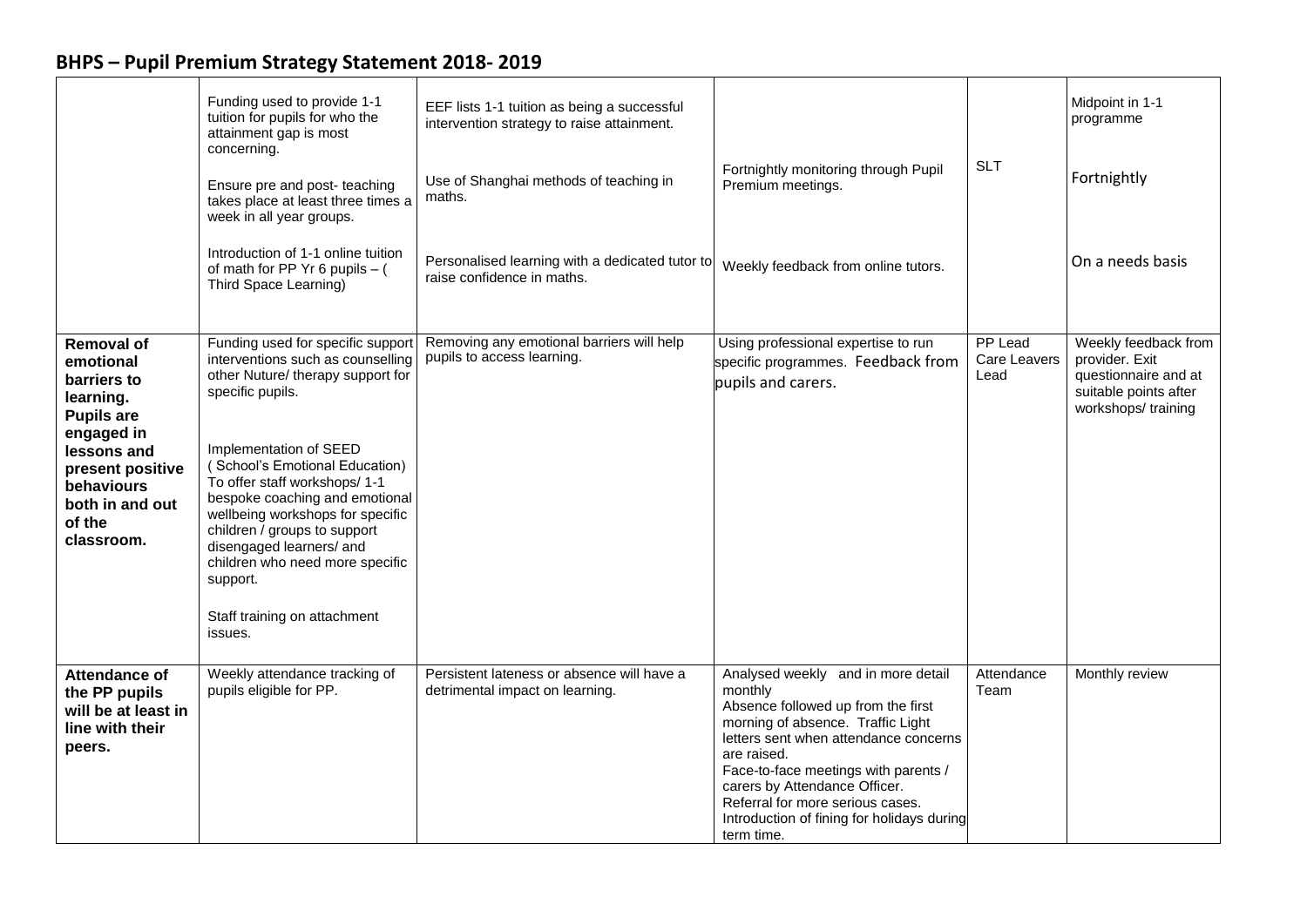| There is a<br>reduction in the<br>number of<br>playtime<br><b>incidents</b><br>involving PP<br>children | Revise whole-school behaviour<br>policy to ensure consistent,<br>positive language and a clear<br>system of sanctions. Ensure<br>appropriate support is given to<br>key PP children. Ensure<br>behaviour incidents are logged<br>correctly. | Some pupils need targeted play support<br>during unstructured times of the day<br>(playground guardians). Supporting play and<br>pre-empting any behaviour incidents will help<br>reduce the number of sanctions needed and<br>raise self-esteem. All children need to be<br>aware of acceptable behaviour and the<br>sanctions for inappropriate behaviour. | Introduction assembly and regular<br>assemblies to reinforce positive<br>behaviour.<br>Half-termly monitoring of behaviour<br>using new Scholar Pack recording<br>system.<br>Continue Playtime Guardians to<br>monitor and support specific children at<br>break time.<br>KITE event for parents. | PT/PP Lead | Monthly behaviour<br>audits in the early<br>stages of the new<br>policy being<br>implemented. |
|---------------------------------------------------------------------------------------------------------|---------------------------------------------------------------------------------------------------------------------------------------------------------------------------------------------------------------------------------------------|--------------------------------------------------------------------------------------------------------------------------------------------------------------------------------------------------------------------------------------------------------------------------------------------------------------------------------------------------------------|---------------------------------------------------------------------------------------------------------------------------------------------------------------------------------------------------------------------------------------------------------------------------------------------------|------------|-----------------------------------------------------------------------------------------------|
| Total budgeted cost £ 32651                                                                             |                                                                                                                                                                                                                                             |                                                                                                                                                                                                                                                                                                                                                              |                                                                                                                                                                                                                                                                                                   |            |                                                                                               |

| iii - Other Approaches                                                                           |                                                                                                                                        |                                                                                                                                                                                                                                                                                |                                                                                                                                                                                                                                                                                                                                            |                         |                                                                                                                                                                                                                                                                                                           |  |
|--------------------------------------------------------------------------------------------------|----------------------------------------------------------------------------------------------------------------------------------------|--------------------------------------------------------------------------------------------------------------------------------------------------------------------------------------------------------------------------------------------------------------------------------|--------------------------------------------------------------------------------------------------------------------------------------------------------------------------------------------------------------------------------------------------------------------------------------------------------------------------------------------|-------------------------|-----------------------------------------------------------------------------------------------------------------------------------------------------------------------------------------------------------------------------------------------------------------------------------------------------------|--|
| <b>Desired</b><br>outcome                                                                        | Chosen action/approach                                                                                                                 | What is the evidence and rationale<br>for this choice?                                                                                                                                                                                                                         | How will you ensure<br>implemented well?                                                                                                                                                                                                                                                                                                   | it is Staff lead        | When will you<br>review<br>implementation?                                                                                                                                                                                                                                                                |  |
| There is an increase<br>of parental<br>engagement with<br>school life and their<br>child's work. | Family Liaison worker to work<br>with increased number of families<br>to support them and to increase<br>their engagement with school. | Breaking down the barriers for dis-engaged<br>parents will increase their confidence in coming<br>into the school environment.<br>Support for parents will increase their capacity<br>to support their child which will impact positively<br>on learning. (The Matthew Effect) | Continuation of home/school liaison role<br>and increase the number of families she<br>works with.<br>Clear targets for this role with an end<br>outcome and timeline for success for<br>each child.<br>Build on the work achieved by ensuring<br>parents are invited to take an active part<br>in our community and attend key<br>events. | PP Lead /<br><b>FLW</b> | Weekly progress<br>meetings with PP Lead<br>and FLW.<br>PP lead will hold half<br>termly reviews with the<br>Home/ School Liaison<br>worker to review<br>progress towards<br>targets.<br>Parental view sought<br>after events.<br>Monitor attendance at<br>Parents' Evenings and<br>other school, events. |  |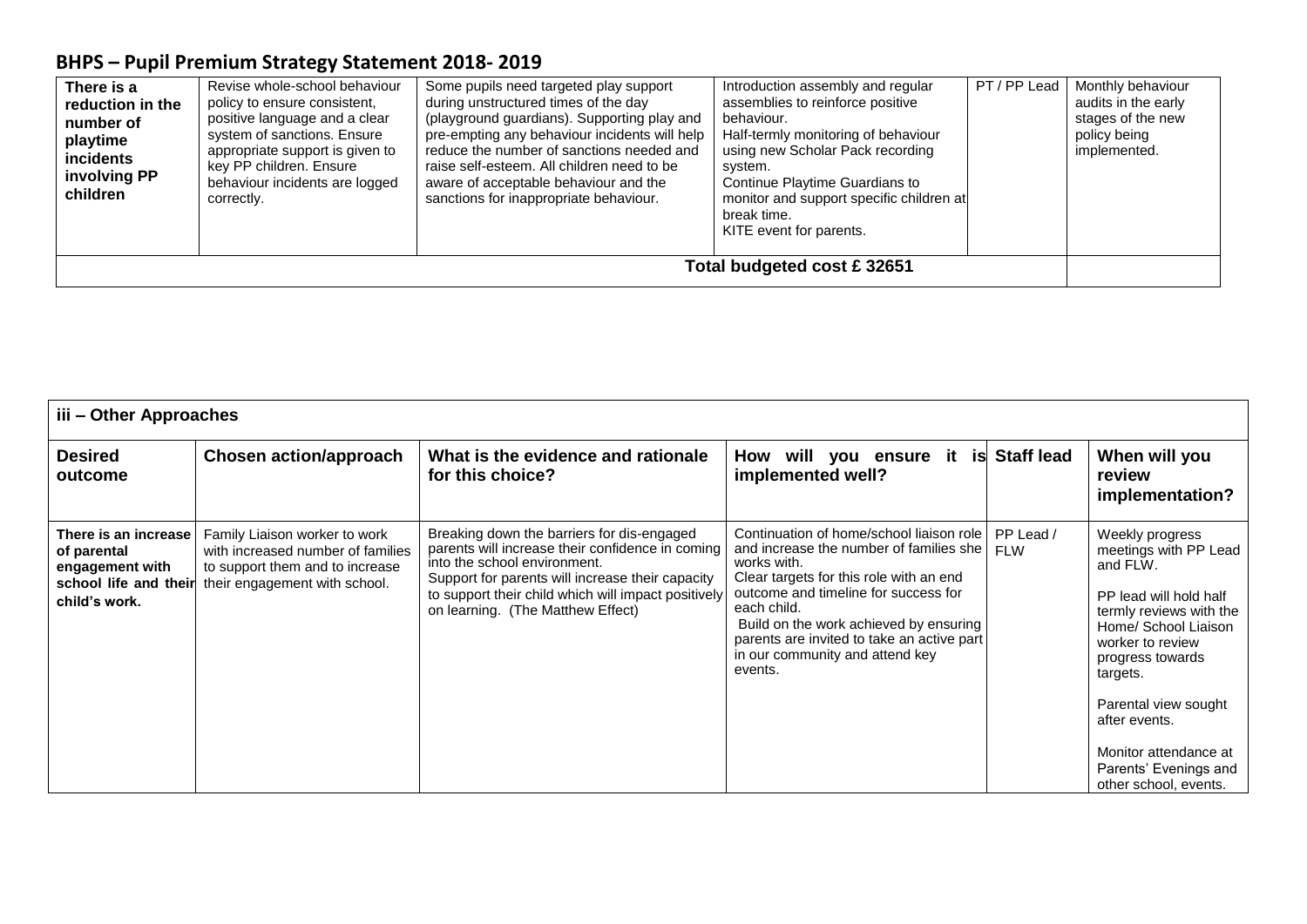| There is no barrier<br>to children<br>attending<br>enrichment and<br>extra<br>- curricular<br>activities. | Funding used to provide<br>enrichment opportunities to PP<br>pupils. To include attendance at<br>residentials, after -school clubs,<br>specific enrichment experiences.<br>FLW to provide extra curricular<br>club to promote reading activities<br>and language development. | Enrichment opportunities will increase life<br>experiences, build confidence and enable<br>pupils to take a more active role in school life.<br>(The Matthew Effect) | Personal invites to extra-curricular<br>activities<br>Include pupils in enrichment<br>opportunities by being aware of any<br>income barriers and work to overcome<br>them.<br>Specific interventions chosen to widen<br>the pupil experiences.<br>Termly analysis of extra-curricular<br>uptake by PP Lead. | PP Lead /<br>FLW | Exit questionnaire for<br>pupils/ parents after<br>experiences.<br>Termly analysis of<br>extra-curricular uptake<br>by PP Lead. |
|-----------------------------------------------------------------------------------------------------------|-------------------------------------------------------------------------------------------------------------------------------------------------------------------------------------------------------------------------------------------------------------------------------|----------------------------------------------------------------------------------------------------------------------------------------------------------------------|-------------------------------------------------------------------------------------------------------------------------------------------------------------------------------------------------------------------------------------------------------------------------------------------------------------|------------------|---------------------------------------------------------------------------------------------------------------------------------|
|                                                                                                           |                                                                                                                                                                                                                                                                               |                                                                                                                                                                      | Total budgeted cost £9269                                                                                                                                                                                                                                                                                   |                  |                                                                                                                                 |

| 5. Review of expenditure         |                                  |                                     |                        |             |
|----------------------------------|----------------------------------|-------------------------------------|------------------------|-------------|
| <b>Previous Academic Year</b>    |                                  | 2017-2018 Total Allocation £ 67,100 |                        |             |
| i. High Quality Teaching for all |                                  |                                     |                        |             |
| <b>Desired outcome</b>           | <b>Chosen</b><br>action/approach | <b>Estimated impact</b>             | <b>Lessons learned</b> | <b>Cost</b> |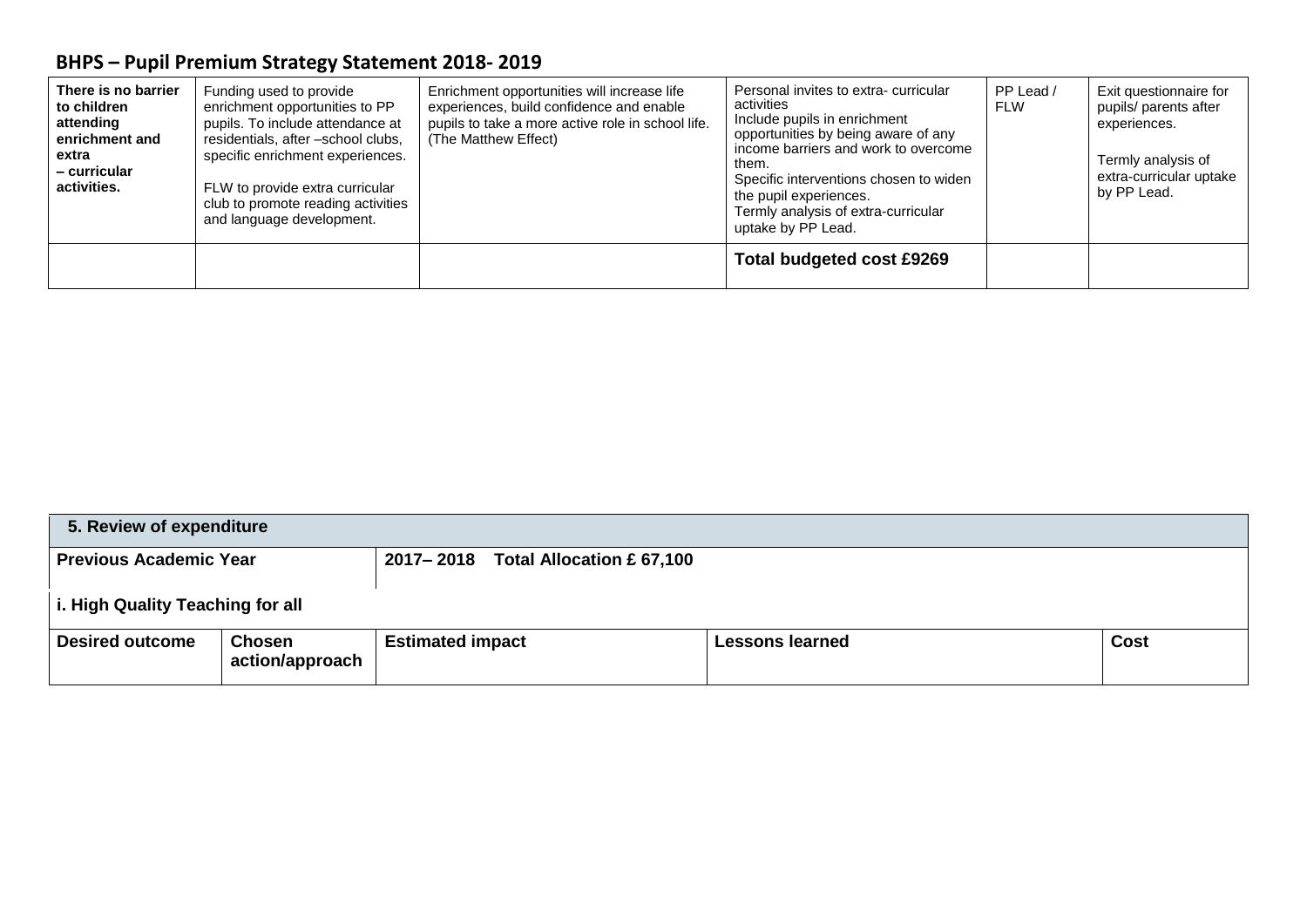| Good progress made in<br>Implementation of<br>reading, writing and<br>whole class teaching<br>approaches and<br>maths<br>mastery approaches to<br>maths.<br>Coaching of teaching<br>staff to enable them to<br>maximise the impact<br>on disadvantaged<br>pupils.<br>Funding for specific<br>interventions with a<br>proven track record<br>including 1-1. | Although the review of our practice by external<br>partners found the work in books to be comparable<br>between the DP and non DP pupils, PP pupils did<br>not make sufficient progress nationally and within<br>school. | The progress of disadvantaged pupils must be everyone's<br>responsibility. There must be a culture of higher expectations,<br>no excuses and no glass ceilings.<br>Our Teaching & Learning policy needs to be revised to<br>increase quality first teaching, raise expectations and improve<br>consistency across school.<br>1-1 has had a positive academic impact on most and<br>confidence impact on all so will continue. | £23,000 |
|------------------------------------------------------------------------------------------------------------------------------------------------------------------------------------------------------------------------------------------------------------------------------------------------------------------------------------------------------------|--------------------------------------------------------------------------------------------------------------------------------------------------------------------------------------------------------------------------|-------------------------------------------------------------------------------------------------------------------------------------------------------------------------------------------------------------------------------------------------------------------------------------------------------------------------------------------------------------------------------------------------------------------------------|---------|
|------------------------------------------------------------------------------------------------------------------------------------------------------------------------------------------------------------------------------------------------------------------------------------------------------------------------------------------------------------|--------------------------------------------------------------------------------------------------------------------------------------------------------------------------------------------------------------------------|-------------------------------------------------------------------------------------------------------------------------------------------------------------------------------------------------------------------------------------------------------------------------------------------------------------------------------------------------------------------------------------------------------------------------------|---------|

| <b>Targeted Support</b>                                                                    |                                                                                        |                                                                                                                                                                                                                                    |                                                                                                                                                                                                                                                                                        |               |
|--------------------------------------------------------------------------------------------|----------------------------------------------------------------------------------------|------------------------------------------------------------------------------------------------------------------------------------------------------------------------------------------------------------------------------------|----------------------------------------------------------------------------------------------------------------------------------------------------------------------------------------------------------------------------------------------------------------------------------------|---------------|
| <b>Desired outcome</b>                                                                     | <b>Chosen</b><br>action/approach                                                       | <b>Estimated impact</b>                                                                                                                                                                                                            | <b>Lessons learned</b>                                                                                                                                                                                                                                                                 |               |
| All PP children to achieve<br>SIP based targets<br>(informed by FFT top<br>20% of schools) | Funding for specific<br>interventions with a<br>proven track record<br>including 1-1.  | Although there has been some accelerated<br>progress (particularly in Year 6), interventions have<br>not impacted positively<br>has had a positive academic impact on most<br>$1 - 1$<br>and confidence impact on all.             | There must be a more robust way of identifying gaps and<br>areas of need (e.g. question level analysis). Interventions<br>should be carefully researched and assessed more regularly<br>to ensure accelerated progress is being made.<br>1:1 Tuition will continue, where appropriate. | Cost £ 25,000 |
|                                                                                            | Increase TA and<br>teacher support in key<br>year groups.                              | There has been good progress in year 6 where<br>additional TA and teacher support was targeted.                                                                                                                                    | TA support should be targeted at specific year groups rather<br>than per year group.                                                                                                                                                                                                   |               |
| Removal of emotional<br>barriers to learning                                               | Funding use to fund<br>specific support<br>interventions such as<br>SEED/play therapy. | Pupils have been given the opportunity to begin to<br>resolve emotional issues. Although most of the<br>work is not openly discussed we feel that children<br>have benefitted with the support. This view is<br>shared by parents. | With an increasing number of our DPs struggling to engage<br>with learning due to social and emotional issues we intend to<br>implement a professional programme to take a more whole<br>school approach to emotional resilience and well - being.                                     |               |